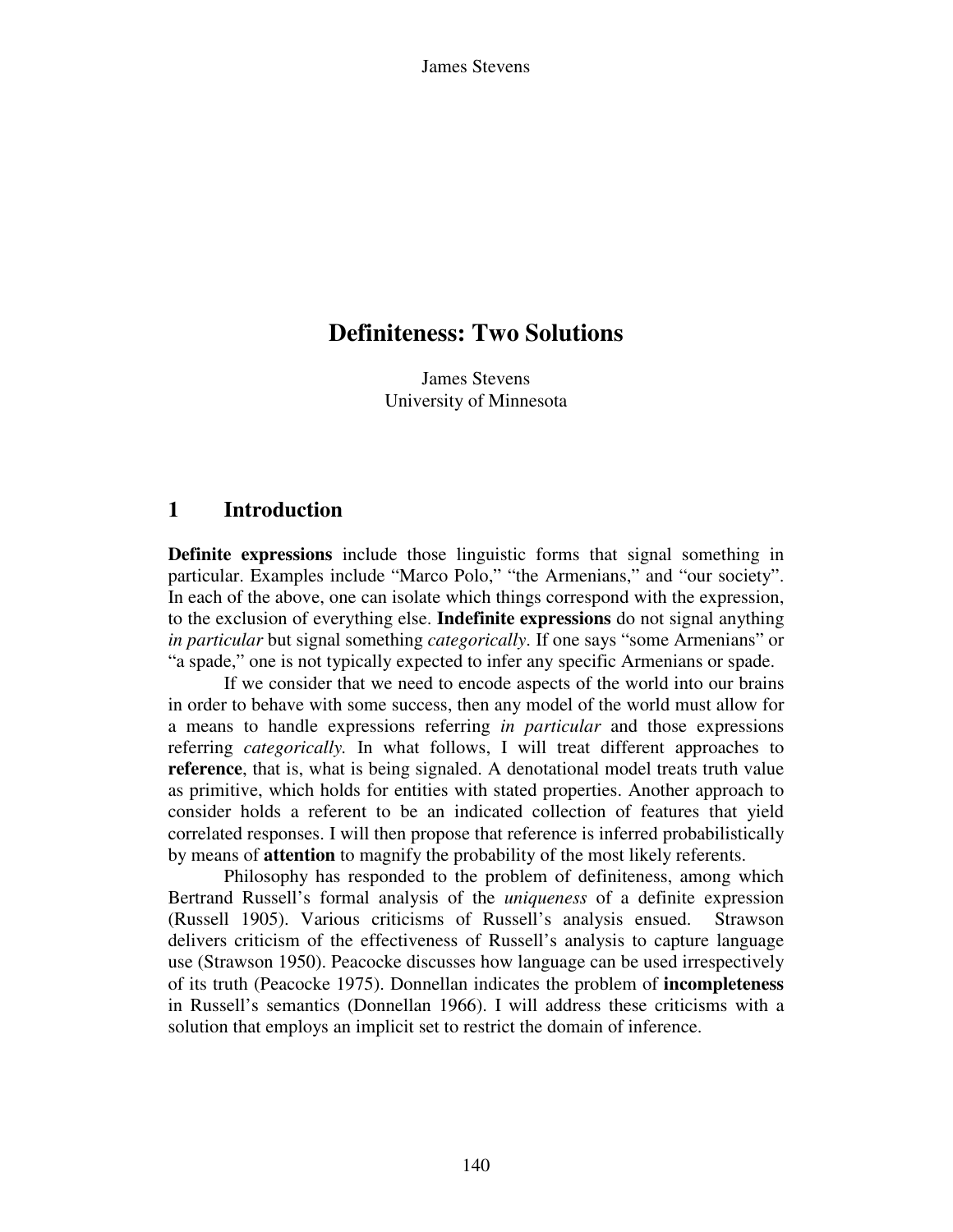Problems with my offered solution will turn our discussion to psychological work on attention as a means to an improved analysis. Attention represents an important body of research in psychology, and yet definitions of attention are plentiful enough to make it unclear as an object of study. According to one assessment, attention involves differential neural activity between different stimuli, that is, one concentrates one's thought on some things more than others. Such considerations will highlight how to represent the value of linguistic signs.

 By considering language use to depend on probabilistic reasoning, the effect one's attention can be calculated as an increase in probability of a certain referent. This allows for the inference of a referent, given incomplete description. The latter solution offers a more economical and robust approach to reference.

## **2 Philosophical treatment of definiteness**

A principal difficulty with arguing for a proper analysis of linguistic phenomena, such as of definiteness, is that different analyses seek to explain different aspects of a phenomenon and naturally for different purposes. Bertrand Russell wrote a highly influential paper 'On Denoting', which set up a framework by which language can be viewed with the same logical mechanics that are essential to mathematics (Russell 1905). I will discuss this paper and its bearing on definiteness shortly but firstly will look at its assumptions.

 Russell based his work partly on his contemporary Gottlob Frege's work 'On Sense and Nominatum', in which Frege divided the ways in which things can be the same as those sharing *sense* or *nominatum* (Frege 1949). Those things that share their *sense* are equal analytically, that is, no knowledge of the world is necessary to draw a conclusion of sameness, because the related things are the same *a priori* by virtue of their form, i.e. *a=a*. Things can also be the same but are not recognized as such by the form. We can conclude from knowledge of the world if two forms refer to the same thing, i.e. that they share a *nominatum*, *a=b*.

 Russell took the division of *denotation* and *meaning* (as he respectively called nominatum and sense) as useful in the logical treatment of natural language. Because we do not by nature know everything, we need to learn of some things by report. When we inform each other of the state of the world, we use *denoting phrases*, which are forms that indicate something of the world. Denoting phrases indicate some referent by means of a linguistic expression. According to Russell,

 [D]enoting phrases never have any meaning in themselves, but [every] proposition in whose verbal expression they occur has a meaning. (Russell 1905)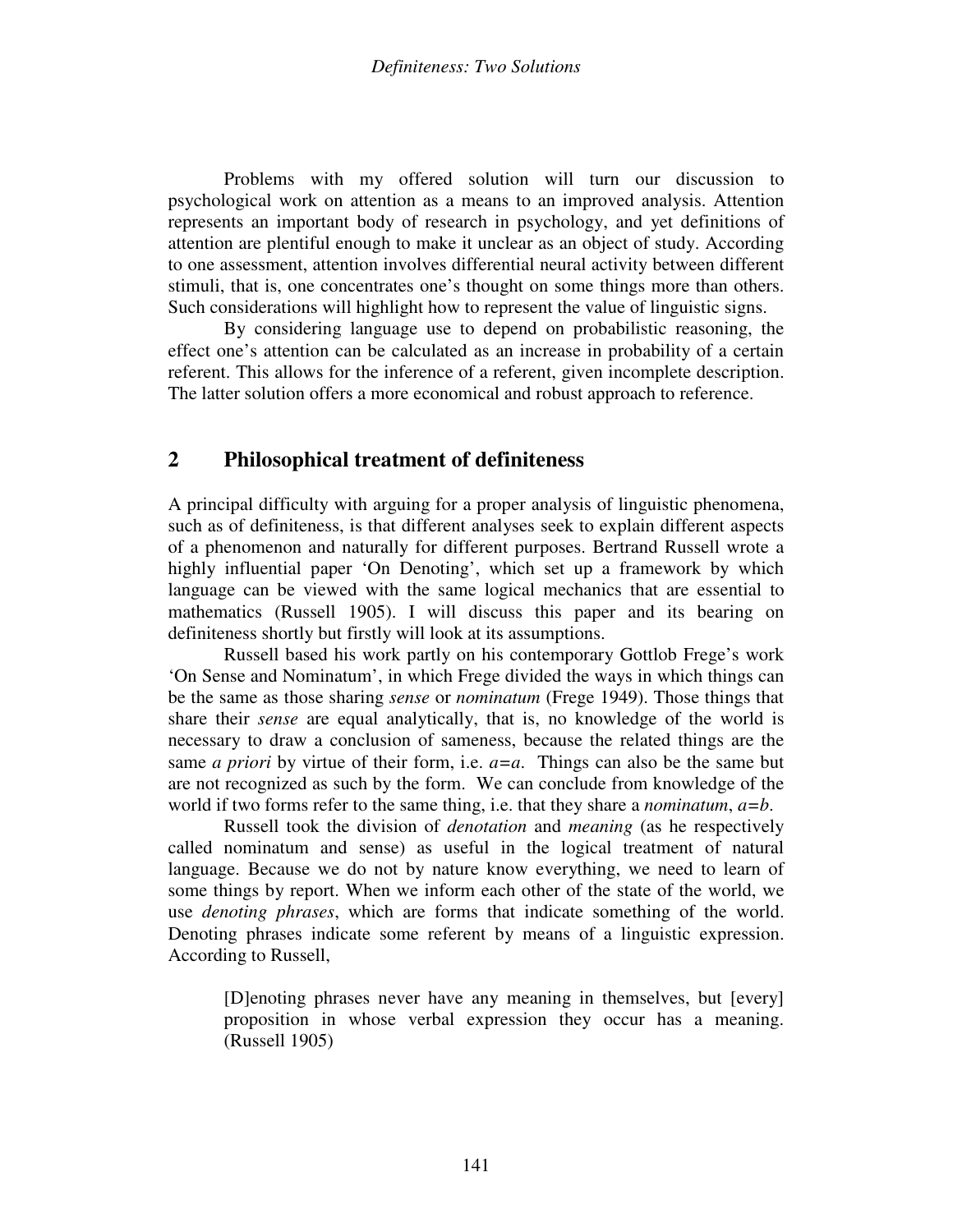In the above quote, Russell makes clear that the meaning we gain from an expression is the propositional content, an explicit connection of language to logic that he shared with Frege.

## **2.1 Russell: definiteness as uniqueness**

By his theory of denotation, Russell sought to describe cases in which expressions are used to designate some object. Names are the clearest example of this occurrence, as 'Elizabeth II' for instance does indicate one individual. Other definite descriptions often do much the same, as when they can be used only to point out something unique, as in the phrase 'the author of *Waverly*'. Definite descriptions may well be used as expressions to help indicate a unique object, e.g. 'the horse', 'she', but these expressions themselves cannot be expected to do this alone. These latter uses of definite descriptions are not treated by Russell, as they involve more than a correspondence between linguistic form and reference.

 Russell argued that definite descriptions, when used strictly (as explained above), are used as a complex meaning to denote a single object. Any expression of the type *the* φ means:

(1) There exists at least one individual x that makes  $\phi$  true. For any individual that makes φ true, that individual is identical to *x*.

For example, the expression 'the author of *Disgrace*' is a definite description, of the type the φ, and we see its use as a denoting phrase in the following sentence:

(2) The author of *Disgrace* is JM Coetzee.

We can demonstrate the truth of the proposition expressed by the sentence above by Russell's expansion of definite phrases into complex names:

(3) There exists at least one individual *x* who is 'the author of *Disgrace*'. For any individual who makes 'the author of *Disgrace*' true, that individual is identical to *x*, where  $x = \text{Coetzee}$ .

 Out of the above conditions we see that definite descriptions will indicate some unique entity, as there is only one individual who is the author of *Disgrace*. A formal expression of this shows the added advantage that this resembles Frege's logical formulation for the number *one* (Frege 1884):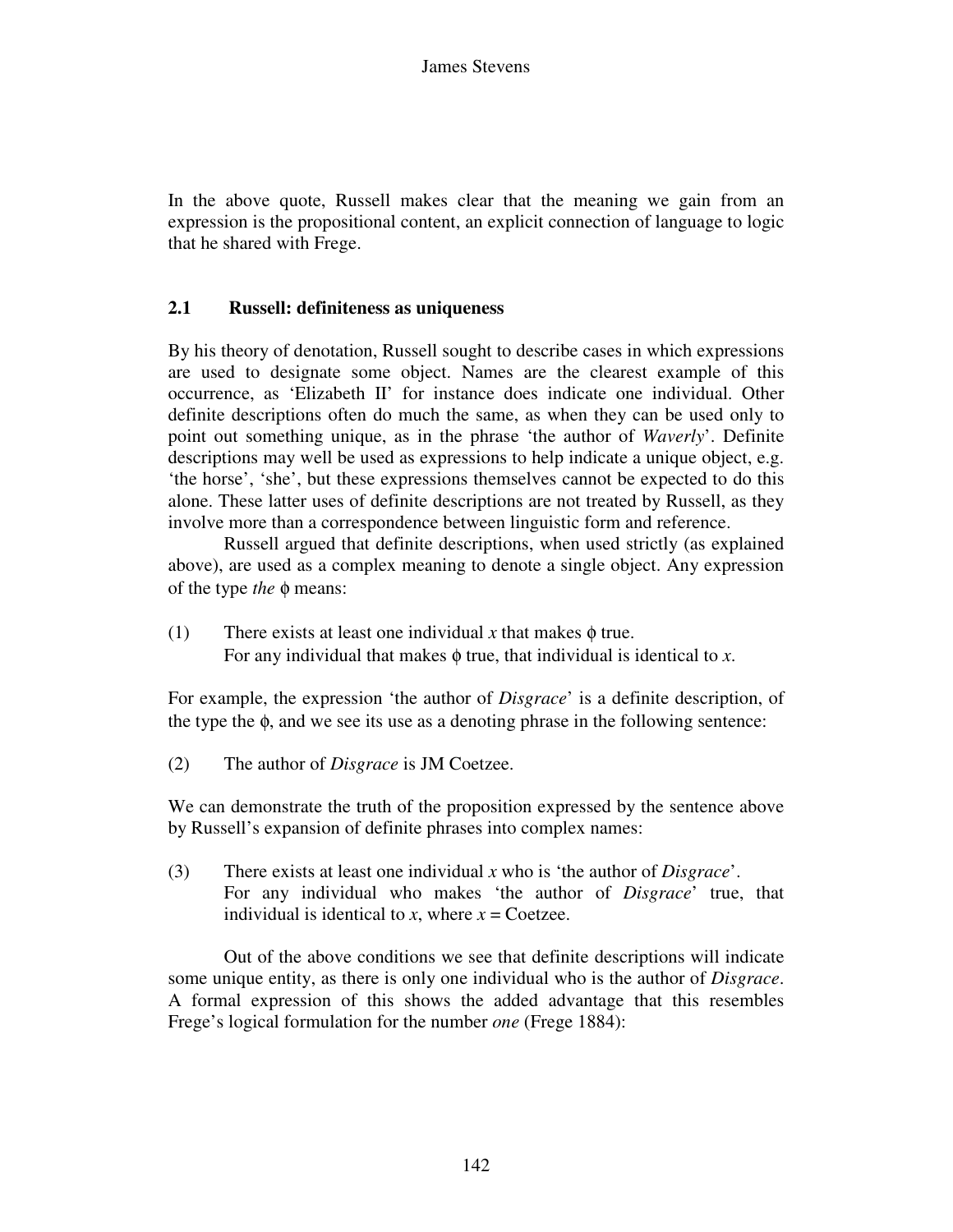(4) ∃*x* Author-of-*Disgrace x* ∀*y* Author-of-*Disgrace y* → *y* = *x*

 There has been much criticism of Russell's ideas above, but it should be borne in mind that Russell is describing that aspect of language which designates and is therefore pliable to logical analysis. That Russell's formulation does not capture all definite usage cannot be a well-placed fault.

## **2.2 Strawson: where is the meaning?**

Peter Strawson famously challenged Russell's claims in his article 'On Referring', in which Strawson questions how much denotation figures into language as it is used (Strawson 1950). Strawson argued against Russell's treatment of certain sentences with definite descriptions, e.g. 'The present king of France is wise', as having a truth value. To Strawson, it is an error to take the sentence to be true or false without regard to how the sentence is used. Thus, he separates language *cum* expression and language in its use:

(5) a. a sentence b. a use of a sentence c. an utterance of a sentence

By the above distinctions, a sentence such as 'The present king of France is wise' alone does not relate to truth, as it must be uttered by an individual to be considered a faithful account of that individual's world or not. If someone alive during the reign of Louis XIV were to utter the sentence, a hearer would be free to judge the truth of the expressed proposition. Someone alive today, however, could not use the same sentence to refer to Louis XIV or to any individual, as France has no king, and thus we cannot assign truth to a proposition if expressed in a sentence for which the use is undetermined.

 According to Strawson, therefore, language can be rightly interpreted only in the context of being used by someone. Reference does not happen on its own in a sentence but is something that someone uttering the sentence does. And, again, sentences are not true or false, but rather assertions of a sentence are true or not. Although Strawson's observations sound faultless when differentiating language from its use, it is not clear to me how this speaks against Russell. Russell's paper, after all, did not purport to describe the general use of speech, which he considered too vague for logical analysis (Russell 1957). Russell's program was to analyze the propositions found in sentences, and these propositions themselves express a truth value. It is an altogether different task to determine the *meaning* of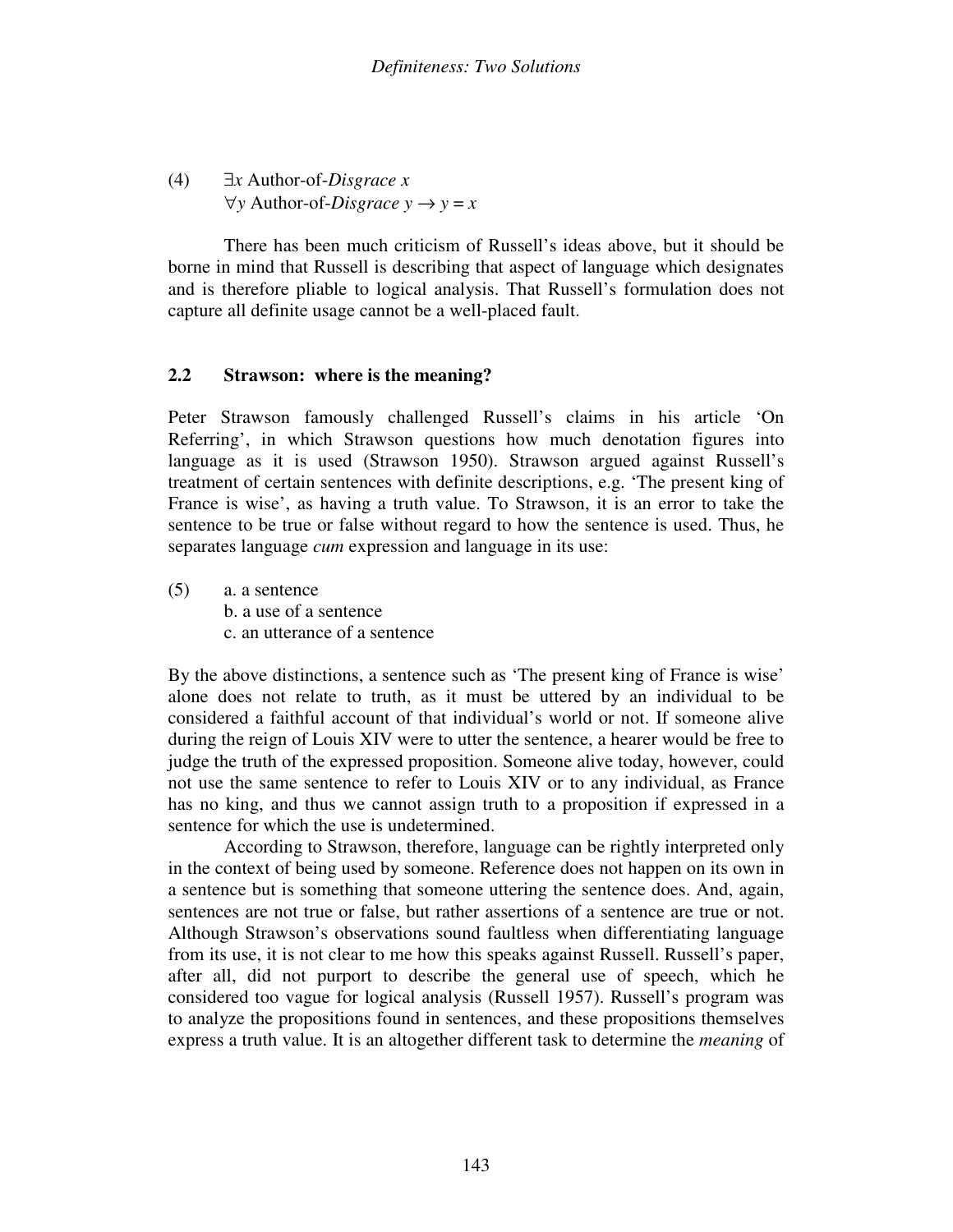these sentences, which is a product of linguistic expressions and other cues (i.e. context). Unfortunately, both Strawson and Russell use the word 'meaning', among other words bound to get entangled in confusion. The lesson that I have taken from Strawson is that we interpret language by its function within a context. Whether this contradicts Russell is not clear and perhaps unimportant at this point. Since my stated interest is how we understand each other's use of language, and definite phrases in particular, I will not seek the same objectives as Russell and Frege and will have to find an alternative to denotation. Until then, I will consider other criticisms of Russell's theory.

## **2.3 Incompleteness: just not unique enough**

Strawson, among others (e.g. Peacocke 1975), pointed out another concern for how definite descriptions are treated by Russell. Quite often, a definite description does not uniquely indicate a referent, although the use of such descriptions does serve to pick out a unique referent. This apparent paradox comes from the incompleteness of some definite descriptions. Consider the expression "the soup", as in the sentence "The soup is too watery." This sentence could be used to make a statement about a certain spatio-temporal set (such as what is inside a pot on the stove). The cue to tell use what in the world is too watery is the word 'soup', but this sentence most certainly does not opine about all soup. By some means, the hearer understands that only some things and not other things are intended by a definite description, although the linguistic expression itself does not complete this understanding. The expression 'the author of *Disgrace*' does uniquely signal a referent, that is, the South African writer JM Coetzee. I might refer to Coetzee by various other linguistic means: 'the South African writer', 'the Australian resident', 'him', or 'Coetzee' that do not fully specify the referent.

 This criticism speaks to the strange consequence that sentences such as 'The soup is too watery' would be false by Russell's analysis. There would not be a single entity that meets the conditions for definiteness:

(6) There exists one individual *x* that makes 'soup' true. For any individual that makes 'soup' true, that individual is identical to *x*.

Most uses of the expression 'the soup' would not imply that there exists nothing else that is soup than what is being signaled. To Russell, this is another problem, that of egocentricity. The fact that people talk about things that are unique within their experience is orthogonal to the truth value of a proposition expressed in their language. If we grant Russell the separability of language as symbolic expression and its use within human experience, we will need some means to account for the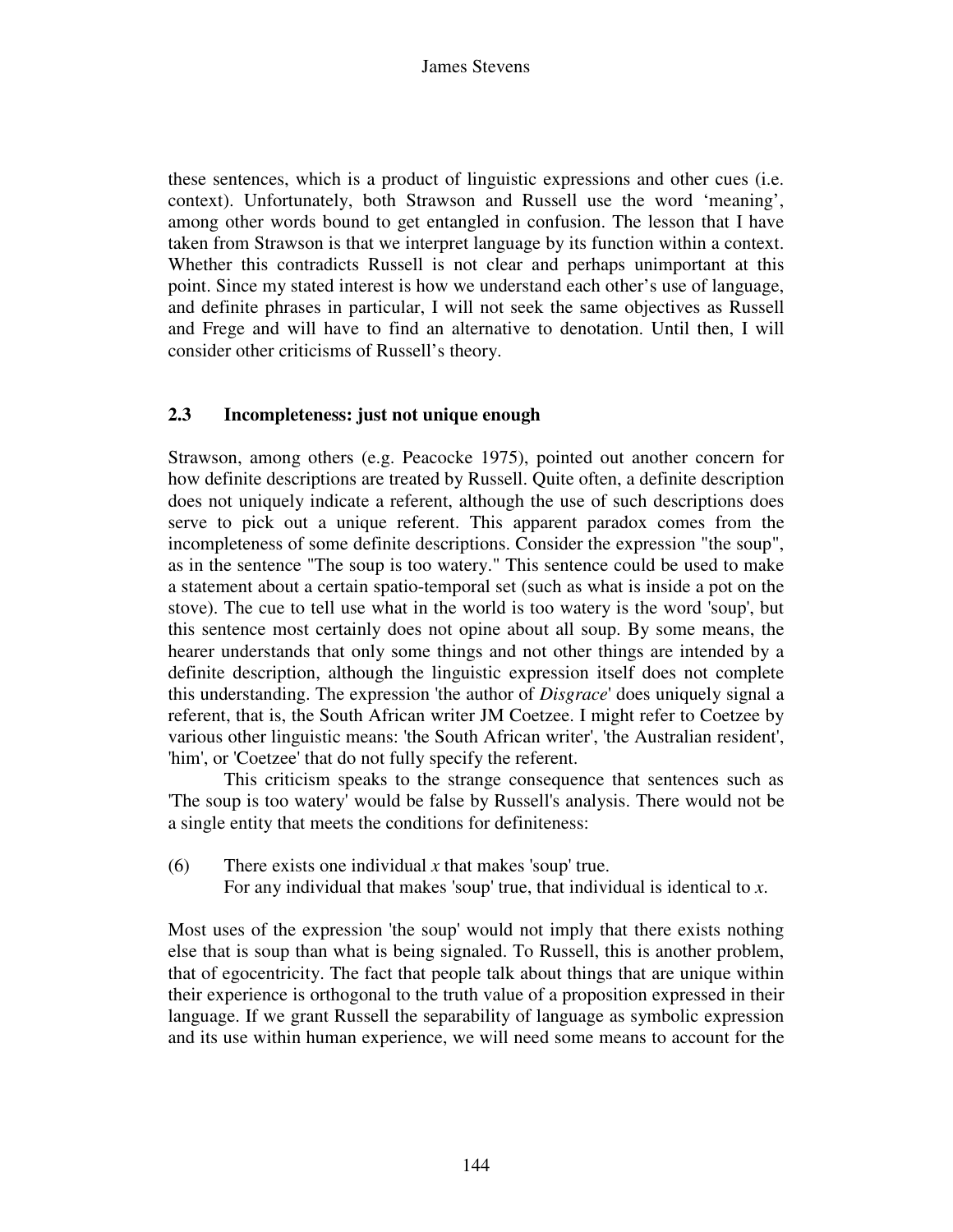latter satisfactorily such that our sentence 'The soup is too watery' is true again. Otherwise, the conditions that are offered here will not be very useful, if egocentricity is permitted to supersede the conditions randomly.

### **2.4 Donnellan and the two faces of definiteness**

Keith Donnellan took issue with both Russell and Strawson for not appreciating the two functions of definite descriptions, which he calls the *attributive* and *referential* uses (Donnellan 1966). The attributive use includes statements about any referent that fits the description. Donnellan's illustrative examples include one hearing that a very lovable person, Smith, has been murdered. The thought of anyone murdering Smith is so unfathomable that one exclaims, 'Smith's murderer is insane.' In this instance, we have no idea who Smith's murderer is in the flesh, as it could well have been a group of deranged individuals. The other use of a definite description, the referential use, serves to pick out an individual by a linguistic expression. The stated linguistic expression works simply as a device to cue our audience to whomever we have in mind and well could be replaced by different words. In the trial of Smith's murder, in Donnellan's example, one might be seated in the courtroom and look over to the defense table. There, slobbering and pulling at his hair is an insane-looking individual. We might nudge our neighbor and tell her such, assuming that the crazed person to be the defendant. In this case, we state, 'Smith's murderer is insane' to mean something equivalent to 'That person over there who must be Smith's murderer just by how guilty he looks is insane'. Interestingly, this second use of the same sentence might have been used to describe not Smith's murderer, but simply whom the speaker *thinks* to be Smith's murderer and who might in fact be the defense attorney.

 Donnellan's distinction between attributive and referential uses of definite descriptions brings up the problem of what it means for a sentence to express a proposition. The attributive use shows little problem in the conveyance of a proposition, as it is within this sense that Russell wrote. However, do we consider interpret speech simply by the words that are expressed or by what the speaker intends to communicate? According to the latter, a statement could be understood, even though the indicated referent does not in fact make the proposition true. It did not seem to be Donnellan's claim that speaker intention is the sole basis of language interpretation, as the attributive use surely does play a part. What he takes issues with is the limited applicability of an analysis that does not differentiate the uses of similar linguistic expressions.

 Although Donnellan's observations do bring up a problem with the relationship between form and reference, the claimed two uses of definiteness are not independent. Namely, the referential use cannot work except by way of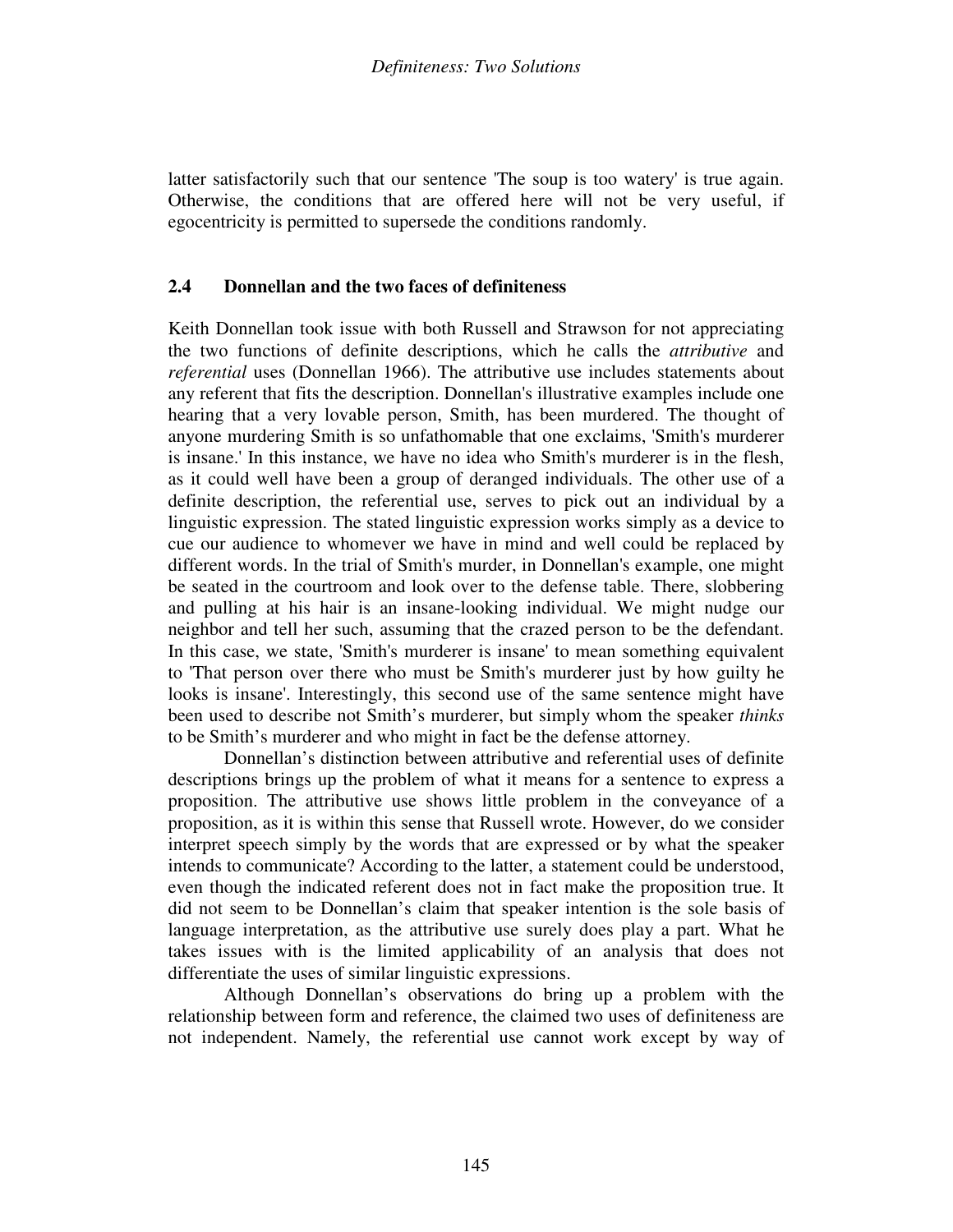#### James Stevens

attributive use. The example of referring to the lawyer as 'Smith's murderer' might actually communicate a message successfully, but it would do so by mistaken understanding. The words in the expression still predominately work, by virtue of their meaning, to signal the correct referent. The referential use cannot succeed without the availability of the attributive use. In the case of mistaking the defense attorney for Smith's lawyer, it is only other contextual cues that influence a conclusion that the man could be a murderer. Another example of the referential use is when we want to pick out an interesting-looking man at a party by the expression 'the man drinking a martini'. If, as it turns out, there was only water in the man's martini glass, the expression still succeeds at referring to him, but the success of this false attribution happens only because of the high statistical association of the words with the visual cues of a man and a martini glass.

## **2.5 A synthesis of arguments**

We might consider the attributive and referential uses of definiteness to reflect two types of relationship between the referent and its identifying property, which I will call an **open-set** relationship and a **closed-set** relationship, by which I differentiate those relationships that are open or closed to an exchange of referent.

 The attributive use of definiteness marks an open-set relationship, in that the identifying property signals any referent that satisfies the expressed property. If, for instance, I say something about the King of Spain, such as that he has dominion over vast land estates in his country, this proposition might be true today of only individual, Juan Carlos. Upon some future heir's succession to the throne, however, the same proposition might be true of a different king at this different time. The distinguishing aspect is that the set of individuals who are king of Spain is kept maximally at one, but whoever materially belongs to this set is not who is intended by an open-set relationship: The statement refers to any one person *x* who embodies the open set King-of-Spain $(x)$ . This is similarly the case in Donnellan's examples of 'Smith's murderer' or 'the man drinking a martini', where the situations permit statements about anyone who would kill Smith or anyone drinking a martini, despite pretenses to sobriety. The speakers care nothing for which individuals fill the role of Smith's murderer or martinidrinking, only that conclusions can be drawn from any individual who does such.

 The referential use of definiteness is conversely a closed-set relationship, in that there is no possible exchange of the indicated individual. If the person being indicated is Juan Carlos, the present Spanish monarch, then there exists only one individual, which is upon itself a closed singleton set {*a*}, that we are discussing. *a* can be signaled by such attributes as Juan-Carlos(*a*) and King-of-Spain(*a*) that are possibly sufficient to inform us of the referent *a*.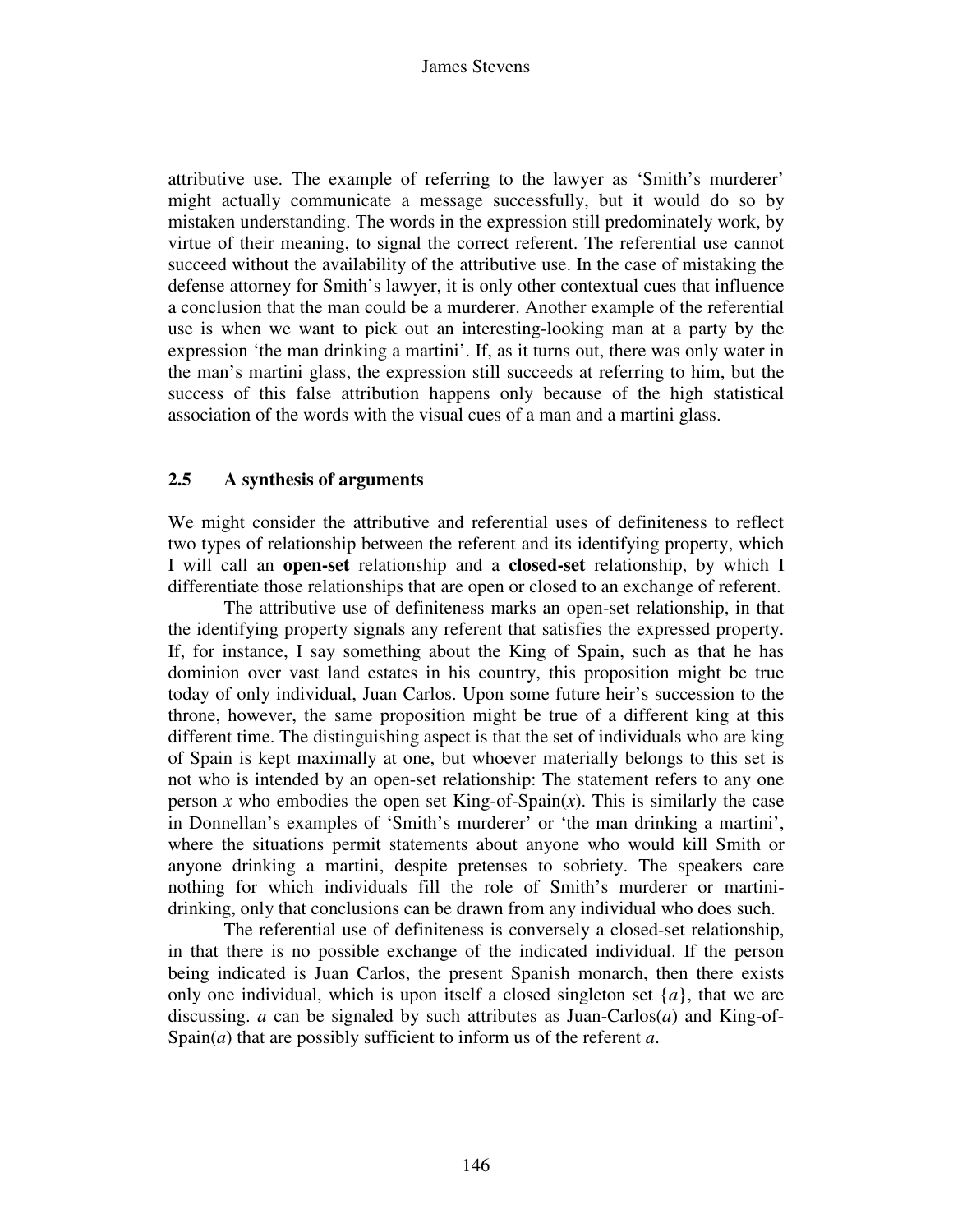What advantage does it confer me to rephrase attributive and referential uses as open and closed set relationships? Firstly, it at least alludes to an explanatory difference, in that these two uses can be treated generally according to whether the speaker is in fact making reference to the expressed feature set (i.e. anything that satisfies the properties: attributive use) or is referring to a particular individual by way of some feature set, i.e. referential use. The metaphor of open or closed illustrates a mechanism of the two relationships, namely that a closedset relationship is conditioned on the referent having previously been in an openset one, as was mentioned above (2.4) with Donnellan's examples, that the referential use of definiteness depends on the availability of the attributive use. Relationships between a property and referenced elements must be established originally as open to allow for the categorization of these elements, later potentially closed if a set is defined on those members.

 What generalizations are available from the distinction of open- and closed-set relationships? Importantly, closed-set relationships allow for incomplete description, whereas open-set ones do not. Closed-set relationships, because they are closed around a particular number of individuals, allow for the referenced individuals to be indicated by various means, none of which are necessarily uniquely associated with those individuals. In the more likely employment of an incomplete description, some context or, as Russell calls it, *egocentricity* is required to establish what is being referenced. Open-set relationships, because the expressed properties denote whatever referent fits the description, cannot indicate additional individuals than the definite form (marked for number) allows. Perhaps I assert the following:

(7) The King of Spain lives in Madrid.

If in an open-set relationship (i.e. attributive use), the above statement would be a general statement about whoever is king. It cannot be an incomplete description, because this would imply that more than one individual makes the statement true, but the definite singular form does not correspond to this plural sense. If in a closed-set relationship (i.e. referential use), then incomplete descriptions are possible, because the expressed properties *King of Spain* are simply means to signal reference to a particular individual, which could be indicated differently:

(8) *Juan Carlos* lives in Madrid. *He* lives in Madrid. *That man who sits on horses* lives in Madrid.

 The consequences for Russell's treatment of definite descriptions, I believe, are the following. Russell formulized definite descriptions by their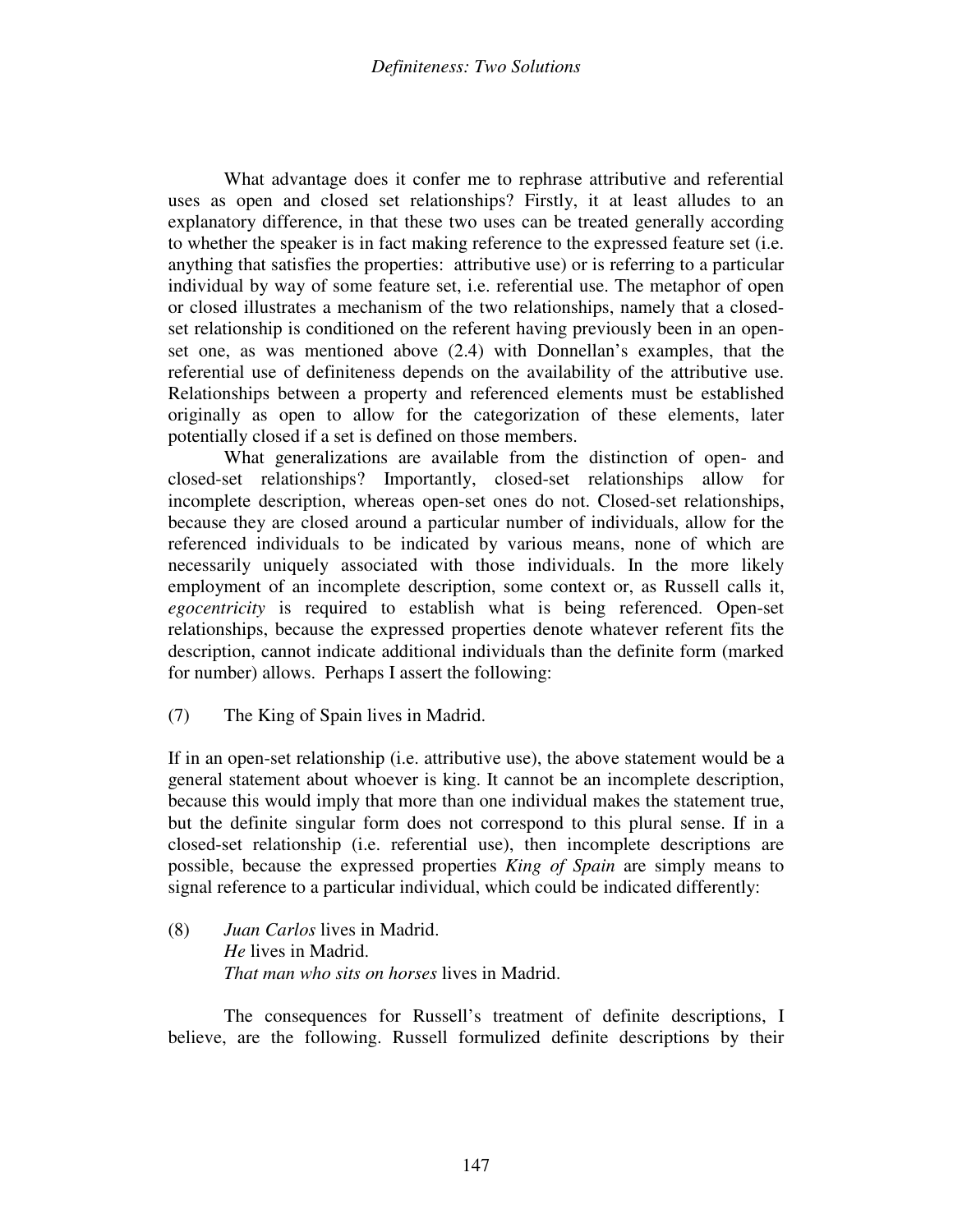uniqueness, provided that the *strict* reading of definiteness is considered: that only one such individual exists. However, if we accept this provision, then the uniqueness property is covered redundantly by Russell's provision and the following logical form:

(9)  $\forall y$  King-of-Spain  $y \rightarrow y = x$ 

If we do not follow his provision and adhere only to the logical form, then the proposition will be false for any entity expressed by a property that is not unique to it. Incomplete descriptions did not interest Russell as a counter-example, because he readily conceded the role of egocentricity to restrict the referent. Thus, 'the guy' could still be uniquely referential if one's attention is focused on only one individual. Since egocentricity is necessary for incomplete descriptions, which occur in closed-set relationships, the stipulations are  $(1)$  is neither necessary nor sufficient for the inference of a referent, it being the task of egocentricity to restrict the possible referents. Since this process is considered necessary for definiteness to be resolved, there seems less reason to logically encode a uniqueness provision that alone is either possibly untrue (in referential use) or redundant (in attributive use, where the form alone picks out a unique referent). Egocentricity alone can contribute the uniqueness provision.

 An additional consideration is that of number. According to Russell's formulation of definiteness, only a single individual can be denoted by a definite expression. Plural definite descriptions abound (e.g. 'the neighbors', 'my poodles'), and this should be treated somehow. The restriction of uniqueness could be applied over sets rather than entities.

### **2.6 A solution**

Above it was argued that it is not necessary to incorporate uniqueness into the logical form, because egocentricity is already necessary for a unique referent to be inferred. This treats cases of incomplete description and renders the uniqueness provision redundant. We might posit a logical form anew that incorporates egocentricity or, as I prefer, **attention**. I use attention to imply the differential amounts of processing stimuli that do not correlate to original differences in the stimulus quantities. For example, there might be two cats in my kitchen. Since I am accustomed to there being at most one cat in my kitchen (my cat Peepers), a second cat would be peculiar. In this situation, I would undoubtedly attend to the second cat more than Peepers, even if the stimuli related to seeing the strange cat were no stronger than those from seeing Peepers.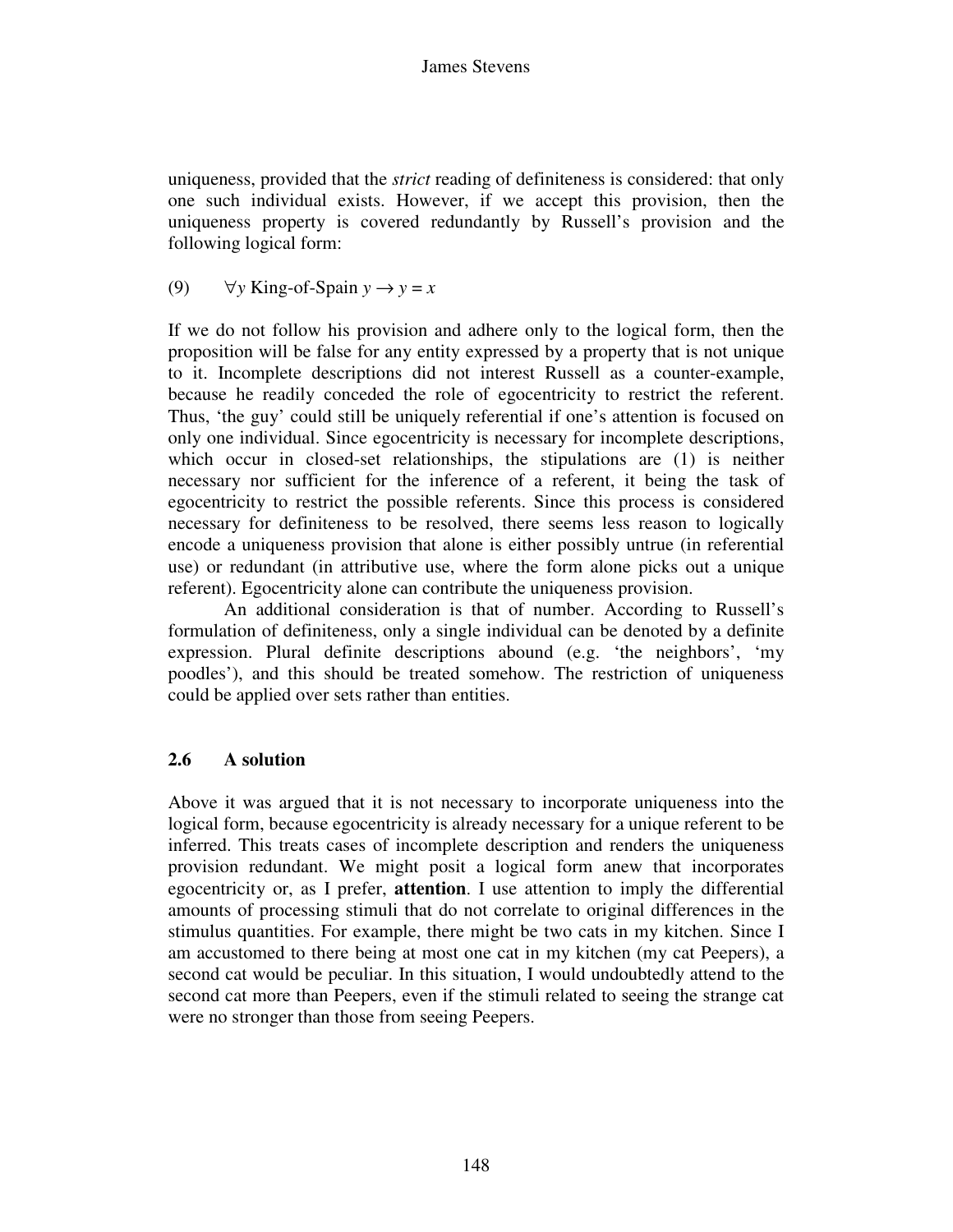If it is accepted that our understanding of language takes into account one's attention, how to incorporate this might not be yet straightforward. One solution could be to take one's attention on a referent as itself a distinguishing property of that referent. By this, we can formulate definite descriptions of the type *the* φ analogously to those of the type *all* φ. Here below, *p* is a property assigned by the speaker's attention:

(10)  $(\forall x)[\text{bird}(x) \land p(x) \rightarrow \text{red}(x)]$ The bird(s) is/are red.

This logical form does not specify for number but can be so stipulated:

- (11)  $(\forall x)$ [bird(*x*) ^ p(*x*)  $\rightarrow$  red(*x*)] ^ (∃*y*)(∀z)[bird(*y*) ^ p(*y*) ^ bird(*z*) ^ p(*z*) → *z* = *y*] The bird is red.
- (12) (∀*x*)[bird(*x*) ^ p(*x*) → red(*x*)] ^ (∃*y*,*z*)[bird(*y*) ^ p(*y*) ^ bird(*z*) ^ p(*z*) ^ *z* ≠ *y*] The birds are red.

### **2.6.1 Arguments for Solution 2.6**

It is advantageous to treat definiteness as not bound to number, as in Russell's theory, which could not treat definite plurals, because definiteness was considered to describe a single entity, rather than a single set.

 Importantly, the present proposal handles definiteness as a contextual restriction of sets. By this method, reference is understood from signs with relatively constant value (e.g. 'bird') and others reassigned value per usage (e.g. 'the'). The pragmatic principles of inference are represented in the logical form but without corresponding value. In this way, semantic and pragmatic principles can be considered and investigated separately. The crucial difference is in the availability of a value for a sign, as pragmatically-resolved signs are represented simply as place-holders of a set, to be inferred by one's attention in the context.

 Another advantage to this analysis is that it handles the complementary distribution of pronouns and articles, as illustrated in Table 1. A pattern across languages is that phrasal pronouns (e.g. 'I', 'it', but not 'my') and articles do not co-occur within the most minimal noun phrase, and this pattern could be explained in part by considering them as allomorphs. Moreover, the form of definiteness determines whether a noun is expressed.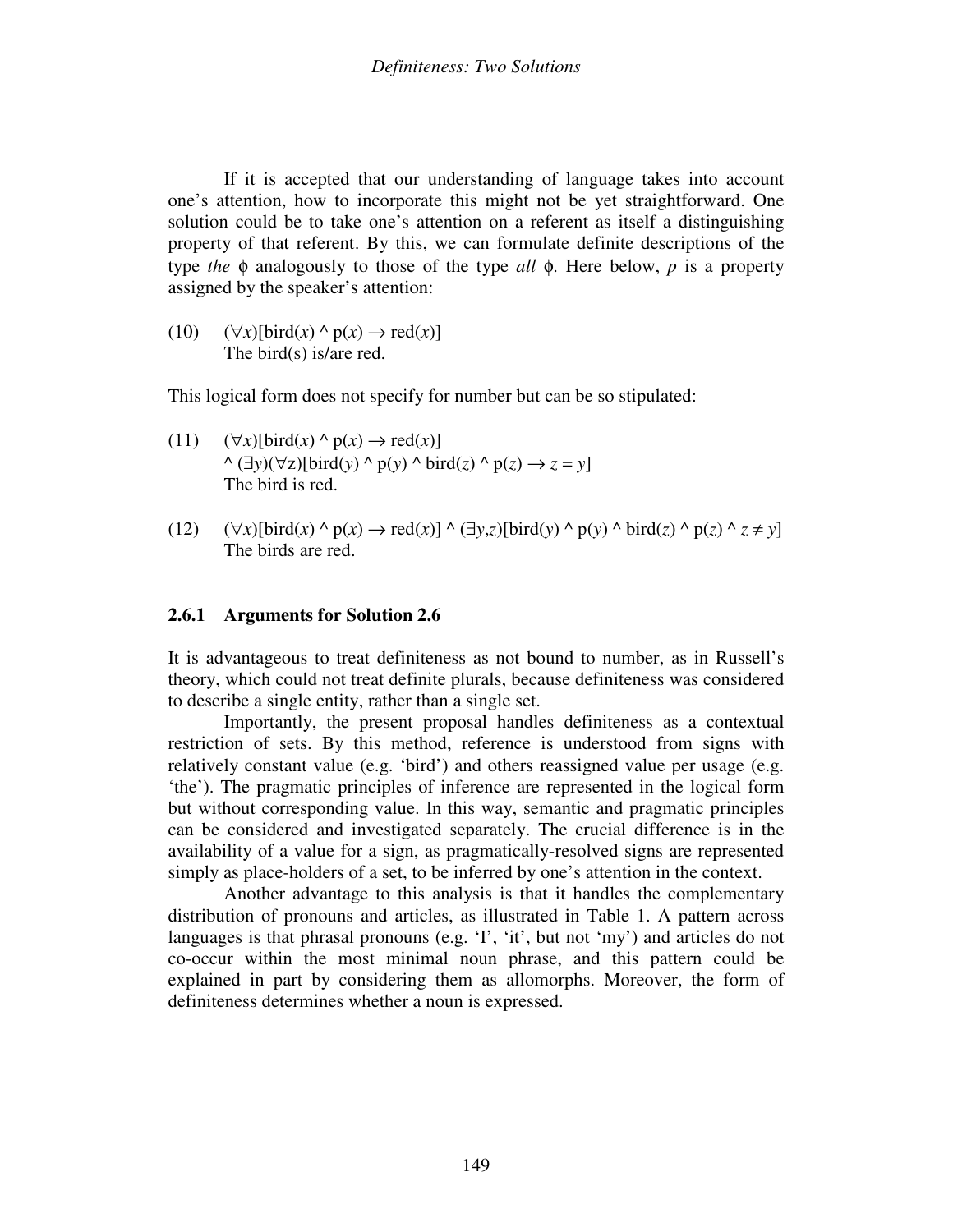|                                    | Noun present                                                   | Noun absent |  |
|------------------------------------|----------------------------------------------------------------|-------------|--|
| Articles                           | $100\%$ (e.g. 'the bird' as NP) $\vert 0\%$ (e.g. 'the' as NP) |             |  |
| Phrasal Pronouns $\vert 0\% \vert$ | $(e.g. * 'it bird' as NP)$   100% $(e.g. 'it' as NP)$          |             |  |

|  |  | Table 1: Conditional probability of a noun based on the definiteness form |
|--|--|---------------------------------------------------------------------------|
|  |  |                                                                           |

This variation between phrasal pronouns and articles as a class would be captured in the proposed model for definiteness, in that pronouns and articles would show the same semantic value, namely, variable. Of course, some conditions would need to be added to control that pronouns and articles can determine different grammatical features. English, for example, marks gender on pronouns (e.g. 'she', 'it') but not on the definite article. If this be ignored for present purposes, 'it' and 'the' differ only in whether additional propositional content is expressed:

- (13)  $(\forall x)$ [parasol(*x*) ^ p(*x*)  $\rightarrow$  striped(*x*)] The parasol is striped.
- $(14)$   $(\forall x)[p(x) \rightarrow \text{striped}(x)]$ It is striped.

## **2.6.2 Arguments against Solution 2.6**

This treatment of definiteness as a restriction set creates a huge inference problem. Any interpretation would need to consider an infinite number of sets that could possibly comprise the contextually-assigned predicate before choosing the intended message. One might argue against this criticism by saying that, yes, the inference involved is substantial, but this is indeed what human language learners need to do to understand a specific referent. To this counter-argument, I would ask how one's attention in a context could form a deterministic predicate; this task seems more easily handled as a probabilistic behavior. There is something awry in saying that we do not know the value of a referent without a context, and that the solution lies in one's attention in a context having propositional value. Where does this value come from? It looks likely that the employment of a restriction set is serving as an *ad hoc* measure, the nature of which remains mysterious. How does the fluid and gradient state of one's attention act as an expressible, discrete property? Although this is all in theory possible, the mechanism behind the conceptualization of one's attention would need to be explored.

 An additional concern imbibing this entire discussion is the appropriateness of denotation as a device for considering human language usage. The utility of denotation to establish truth notwithstanding, it is not clear that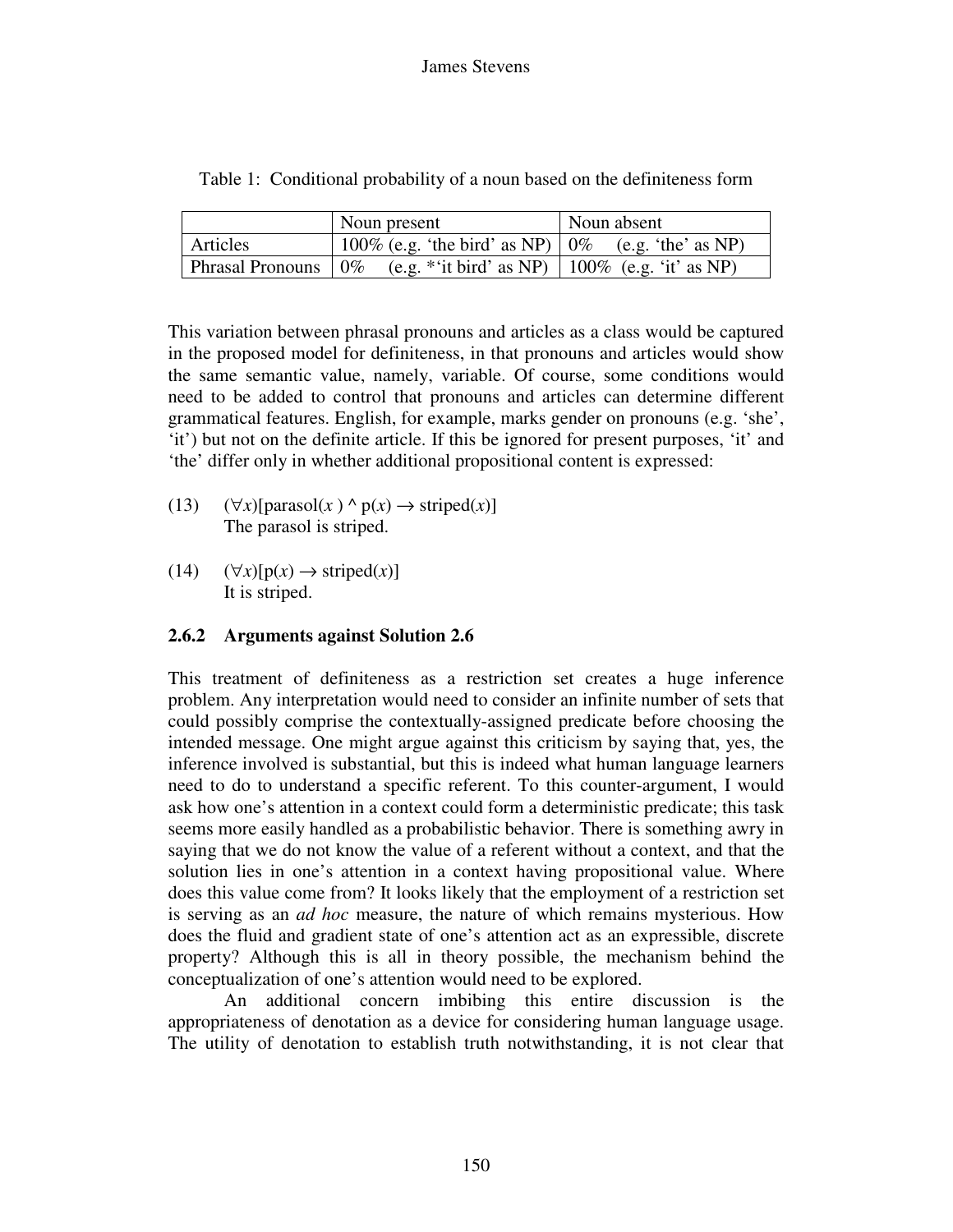human language interpretation involves an assessment of sentences on the basis of truth conditions. If, however, we replace denotation with another value system for language, immediate problems must be addressed of meaning, reference, etc.

## **3 Toward a treatment of language interpretation**

Attention is not a straight-forward phenomenon to describe, and there will understandably be dispute as to the best approach. Research from visual behavior has offered as a description that attention involves the increased processing of a visual stimulus when the stimulus itself has not intensified in luminosity (Moore & Armstrong 2003). This depiction can be extended easily to linguistic behavior in a way that avoids the awkward use of an attention property. By observing linguistic behavior, we can also consider attention in a model to exhibit an increase in response to a stimulus source that does not output a correlated increase in stimulus.

 How to model this? One possible model for language usage considers a relation between form and some associated bundle of features as probabilistic. In this way, there is some probability that the word 'chocolate' refers to certain features, these forming the source of sensory cues. In order to incorporate definite expressions into such a model, we can consider the probabilities of referents held in attention to carry a higher probability than those that are not in attention.

 A Bayesian model of inference is proposed here as a formal system to treat the probabilities underpinning language usage. A Bayesian model benefits from advances in Artificial Intelligence that makes explicit use of such (Stuart  $\&$ Russell 2003), as well as the hypothesis within neuroscience that human cognition behaves similarly (Knill & Pouget 2004). The model depends on Bayes' Law, by which one can infer a conditional probability by the following:

(15) 
$$
P(X | Y) = \frac{P(Y | X) \cdot P(X)}{P(Y)}
$$
 (Bayes 1763)

 Thanks to the above equality, we can make conclusions as to the value of an unknown variable that is generating a known variable. For example, if we hear the word 'Juan Carlos,' we would likely want to know which individual X is being referred to by the sign Y. Let us allow the following known information. We might know that of all individuals known, we have heard the individual Juan Carlos being referred to as 'Juan Carlos' 20% of the time. The next most probable referent, perhaps my neighbor Nick, is referred to as 'Juan Carlos' with a probability .0002%, a hundred thousand times less likely. The prior probability that I might talk about my neighbor,  $P(X_{\text{Nick}})$ , is relatively high; I could estimate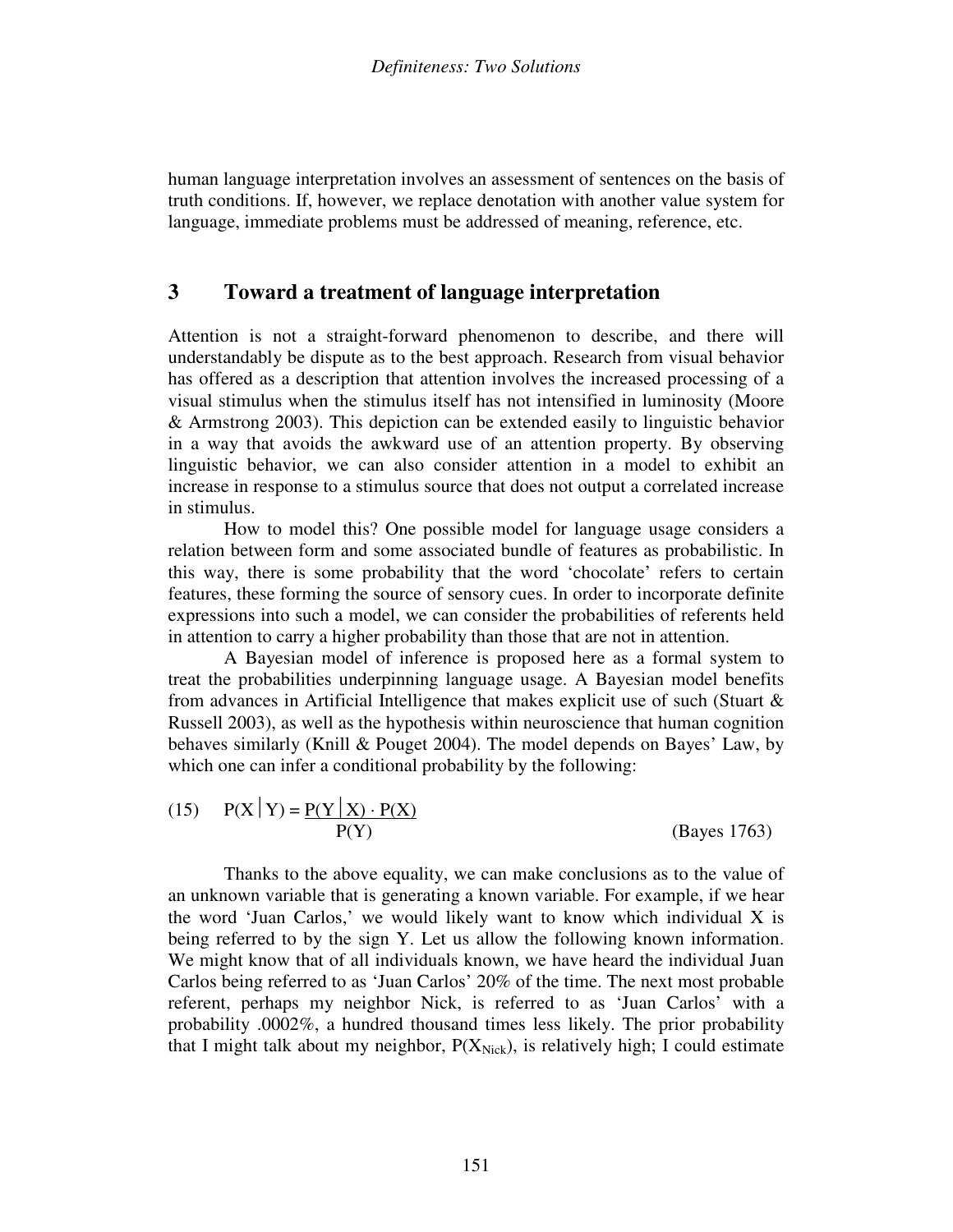this as 2% of the time. I talk about Juan Carlos, the King of Spain, much less often. I might estimate this,  $P(X_{Juan\ Carlos})$ , as .002%. Luckily for our estimation,  $P(Y)$  can legally be ignored if we are only calculating the most likely X to generate Y, because Y would remain constant across options. We can summarize our knowledge below:

(16) 
$$
P(X_{\text{Nick}} \mid 'Juan Carlos') = P('Juan Carlos' \mid X_{\text{Nick}}) \cdot P(X_{\text{Nick}})
$$

$$
= .000002 \cdot .02
$$

$$
= .00000004
$$

(17) 
$$
P(X_{\text{Juan Carlos}} | Y_{\text{Juan Carlos}}) = P(Y_{\text{Juan Carlos}} | X_{\text{Juan Carlos}}) \cdot P(X_{\text{Juan Carlos}})
$$
  
= .2 .00002  
= .000004

Since,  $P(X_{\text{Juan}} \text{ Carlos} | 'Juan \text{ Carlos'}) > P(X_{\text{Nick}} | 'Juan \text{ Carlos'}),$  we can infer reference that the likelier referent of 'Juan Carlos' is the individual Juan Carlos.

 We can integrate the use of attention into our Bayesian network in order to infer from an incomplete description. Consider that a referent A is held in attention, although another referent B exists that can be referred to by the same word. If, however, I had seen A and B each only once in my life, then the prior probability of each would be similarly low, as would the conditional probability of the sign, given each referent, i.e.  $P(\text{sign} | A) \approx P(\text{sign} | B)$ . As some help to this calculation, any prior probability can be equally considered as a conditional probability on some context, i.e.  $P(A) = P(A \mid context)$ . That I am attending to A at this moment changes the context in such a way that  $P(A)$  is magnified. If we assume that attention serves as magnifying effect on the response to a stimulus, then it might be appropriate to include this effect as a function on the prior probability. Some attention function, A, updates the prior probability based on input from previous responses:

(18)  $P(Y)_{t+1} = A [P(Y)_t]$ 

 In want of empirical description, I can only offer an abstraction of how this attention function would work. We can consider that all responses to a certain feature vector *X* could be modeled as a response vector, F(*X*). The change in responses to a feature vector that itself does not change would model one's attention. Assuming that one's attention on every feature has some minimal value above zero, I can offer a general attention function as:

(19) 
$$
A = \frac{F(X)}{F(X)_{t-1}}
$$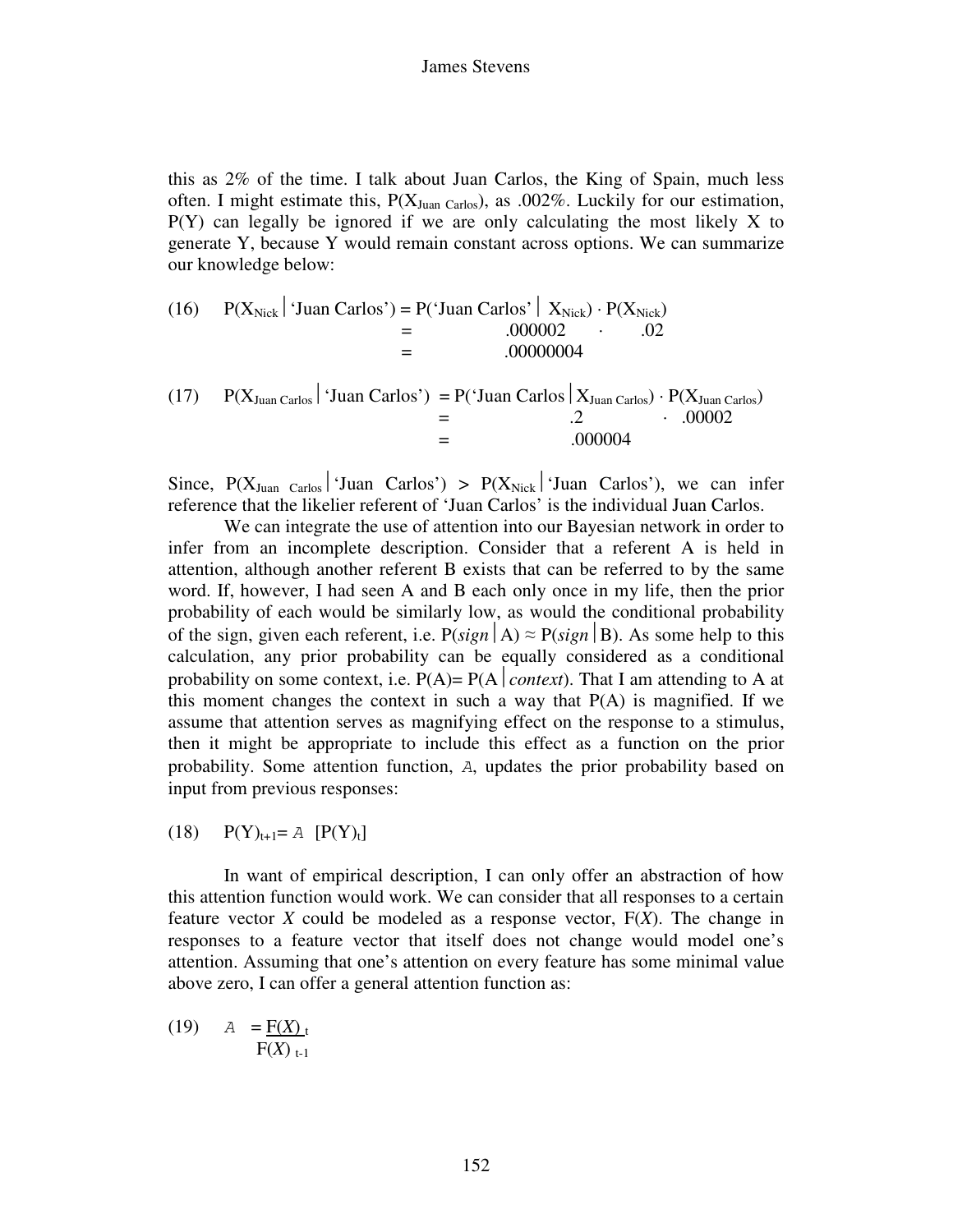I demonstrate this procedure through an example of incomplete description. Perhaps I am familiar with only three Portuguese entomologists: João, Teresa, and Paula. We might take the prior probability of each to be the same, say, 1% and the conditional probability of the form 'the Portuguese entomologist', given each referent, to be 33.3%. In this situation, we do not have enough information to choose the referent based on the form:

(20) P(João  $'$ Portuguese entomologist')  $= P('Portuguese entomologist' | João) \cdot P(João)$  $=$  .333  $.01$  $=$  .00333  $P(Teresa | 'Portuguese entomologist') = .00333$  $P(Paula | 'Portuguese entomologist') = .00333$ 

 If, however, we are walking past Teresa's house, our response to the referent Teresa will have increased by the time we hear someone cheer 'the Portuguese entomologist' out the window. If this increase in response is ten-fold, then we could posit A,  $.1/0.01 = 10$ . The most probable referent is now inferred as Teresa, due to an increase in prior probability.

(21) P(Teresa)t+1= A [P(Teresa)t] = 10[.01] = .1 P(Teresa'Portuguese entomologist') = P('Portuguese entomologist' Teresa) · P(Teresa) = .333 · .1 = .0333 P(Teresa'Portuguese entomologist') > P(João'Portuguese entomologist'), etc.

 In the above manner, incomplete descriptions can be understood as signs that probabilistically indicate a certain referent, given the magnifying parameter of attention within a context. This method benefits from modeling itself after a plausible representation of attention, as an increase in response. It also works more smoothly than does the use of an implicit set within predicate logic, as the latter claim does not naturally demonstrate that attention works as a discrete set.

 Despite the allure of probabilistic reasoning to model language use, there are concerns that have yet to leave us. Firstly, although Bayesian inference works well in Artificial Intelligence, it has yet to be demonstrated what the biological correlates of such computation would be. Secondly, in the abstract, it is